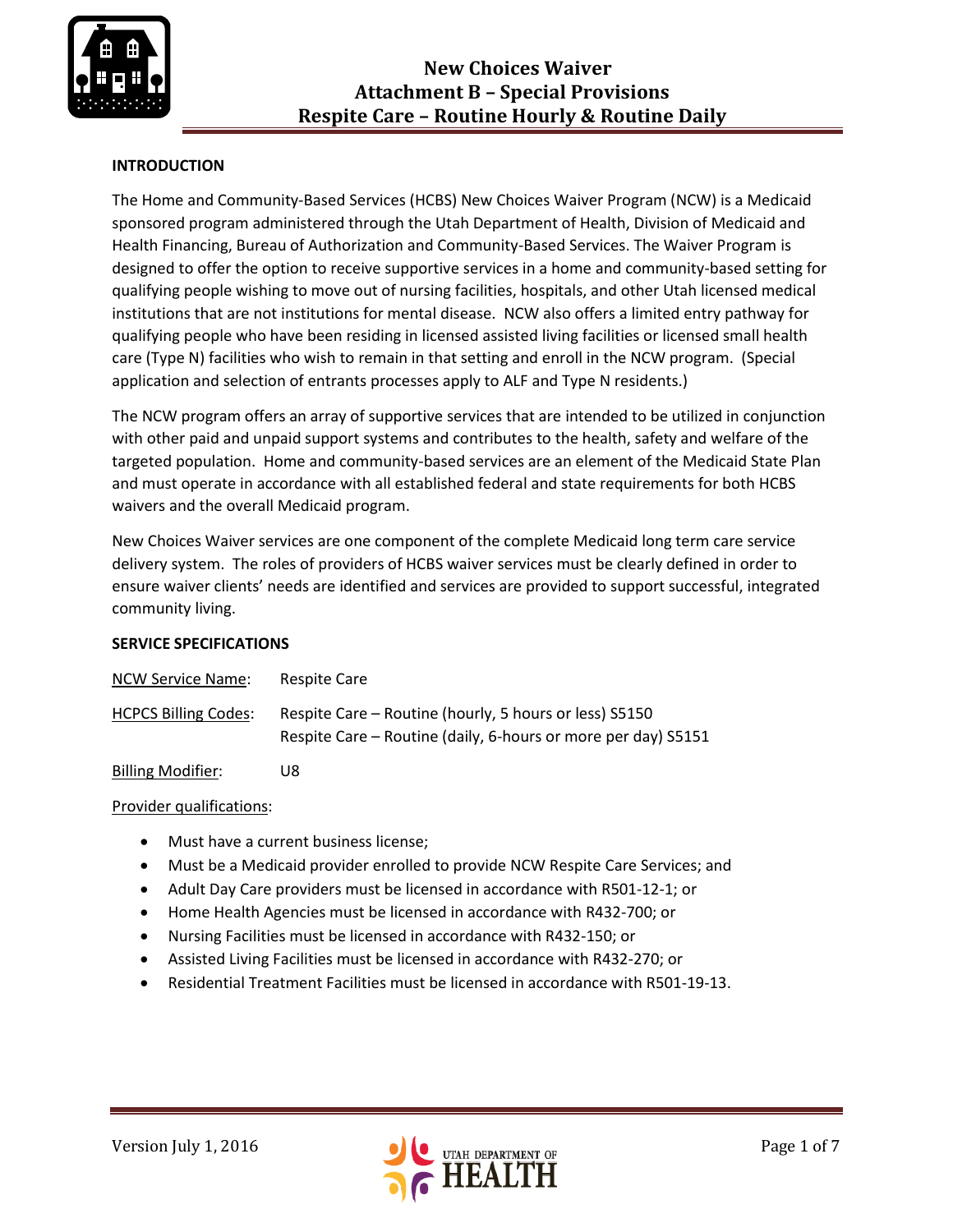

## Service Description:

(This service description is subject to change. Refer to the New Choices Waiver Provider Manual for updates. If this agreement is ever found to be in conflict with the New Choices Waiver Provider Manual, the definition in the Provider Manual takes precedence.)

Respite Care Services are services which are provided to give relief to, or during the absence of, the normal care giver. Respite Care may be provided in the waiver client's place of residence or in the provider's setting which has been approved by the State and which is not a private residence.

Routine Respite Care that is provided for less than six hours should bill using the hourly rate (procedure code S5150). All instances in which Respite Care services are delivered for a period of six hours or more within a single day shall be billed using the daily rate rather than the hourly rate (procedure code S5151). A day begins and ends at midnight.

Payments are not made for room and board except when provided as a part of overnight respite care in a facility approved by the State and enrolled to provide NCW Respite Care – Overnight, Out of Home, Room and Board Included. To enroll as this type of provider, please complete and submit the Attachment B for (H0045).

### General Requirements:

By signing this attachment, provider agrees to additional terms and conditions as outlined below:

- A. Provider will report any negative or critical incident or incidents likely to receive media or legislative scrutiny involving a NCW client to the client's case management agency or to the New Choices Waiver program office immediately. This includes but is not limited to medication errors, falls, injuries, missing persons, abuse, neglect, exploitation, unexpected hospitalizations, unexpected deaths, Adult Protective Services (APS) or law enforcement involvement, and other similar incidents that raise concern for client safety. As required by law, provider will also report any suspected or actual incidences of abuse, neglect or exploitation to APS or to local law enforcement.
- B. Provider will accept the NCW Medicaid rate as payment in full, and the provider shall not bill the client nor their families an additional fee for services rendered.
- C. Provider will interact with each NCW client's designated case management agency and participate in the person-centered care planning process when requested by the client or their representative.
- D. Provider will review Service Authorization Forms received from waiver case management agencies and will return a signed copy to the case management agency. Service authorizations indicate the amount, duration and frequency of services that are authorized based on the assessment of each client's needs and are subject to approval by the State Medicaid Agency. The authorized HCPCS, number of units, frequency and duration will appear in the service

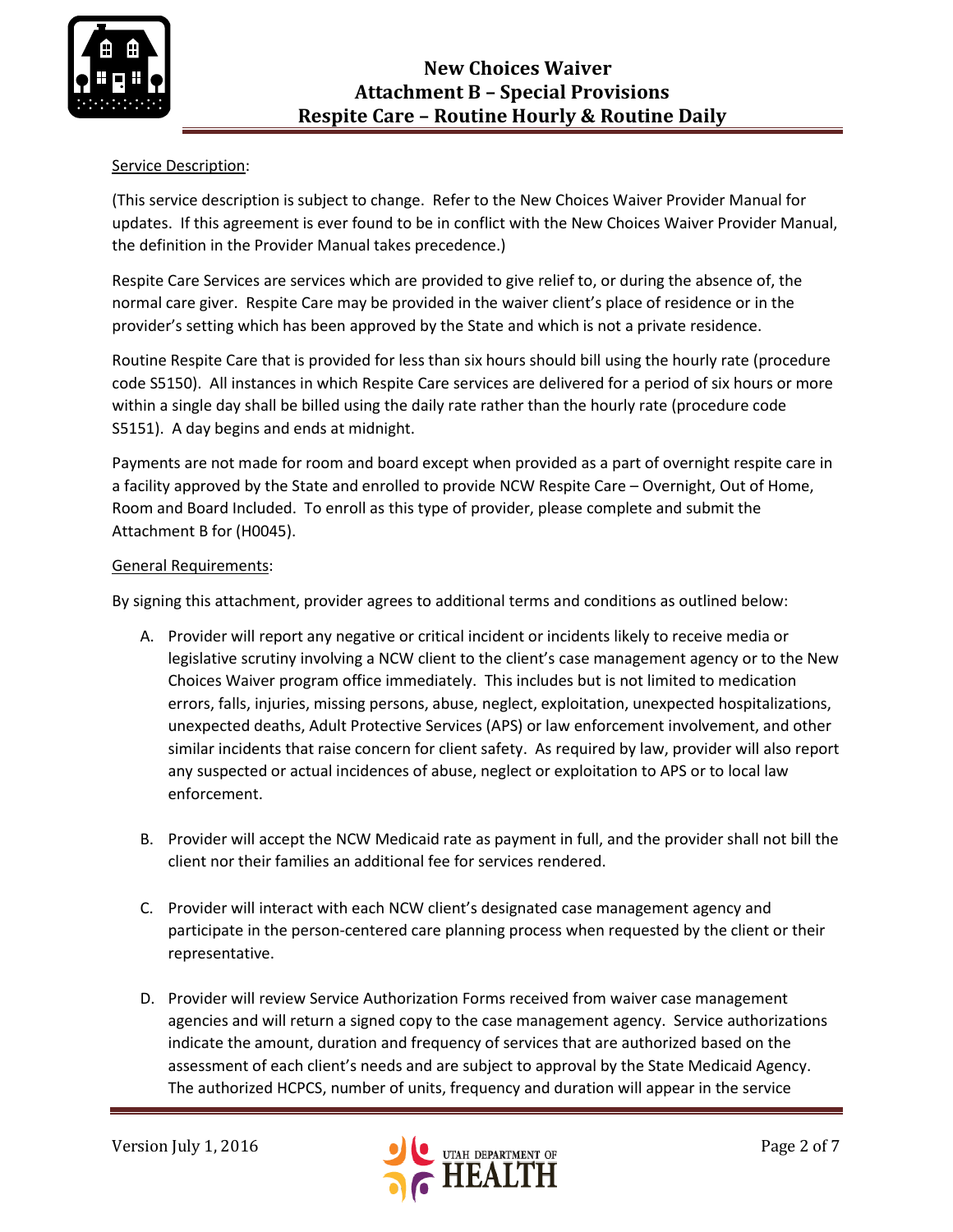

authorization and providers shall not render services to waiver clients until a service authorization has been received and properly executed by both the designated waiver case management agency representative and the provider. Service authorizations are valid for a maximum of one year even if the "end date" on the form is left blank. Claims paid for waiver services for dates of service outside of the date span listed in the service authorization will be recovered. Claims paid for waiver services that exceed the number of units or frequency than was authorized in the service authorization will be recovered. Claims paid for HCPCS codes that were not authorized in the service authorization will be recovered.

- E. Service authorizations are not a guarantee of payment.
- F. Service authorizations are automatically nullified immediately upon any of the following events taking place:
	- The NCW client elects to change to a different NCW provider
	- The NCW client elects to altogether discontinue receiving the services that the provider offers
	- The NCW client loses Medicaid eligibility
	- The NCW client is disenrolled from the NCW program for any other reason
	- The provider's Medicaid and/or NCW contract is terminated or suspended
- G. Provider will not provide services to waiver clients when they are receiving inpatient treatment. Service authorizations are *suspended* during times when a New Choices Waiver client is admitted to an inpatient setting such as a hospital or nursing facility. Upon the client's discharge from the inpatient setting, provider will communicate with the waiver case management agency to receive verbal approval to reinstate services if any unused units are remaining in the service authorization or to request a new authorization if the existing authorization has expired.
- H. Units of service that have been authorized for one NCW client can only be provided to that NCW client. Provider will not transfer unused units that have been authorized for one NCW client to another NCW client.
- I. Provider will contact a client's designated waiver case management agency if the provider observes that actual service utilization trends appear to exceed the number of units authorized.
- J. Provider will verify client Medicaid eligibility each month in order to avoid providing services that are not reimbursable due to a client's loss of Medicaid benefits.

Utah Medicaid offers two methods that providers may use to verify client eligibility:

Medicaid Eligibility Lookup Tool [\(https://medicaid.utah.gov\)](https://medicaid.utah.gov/)

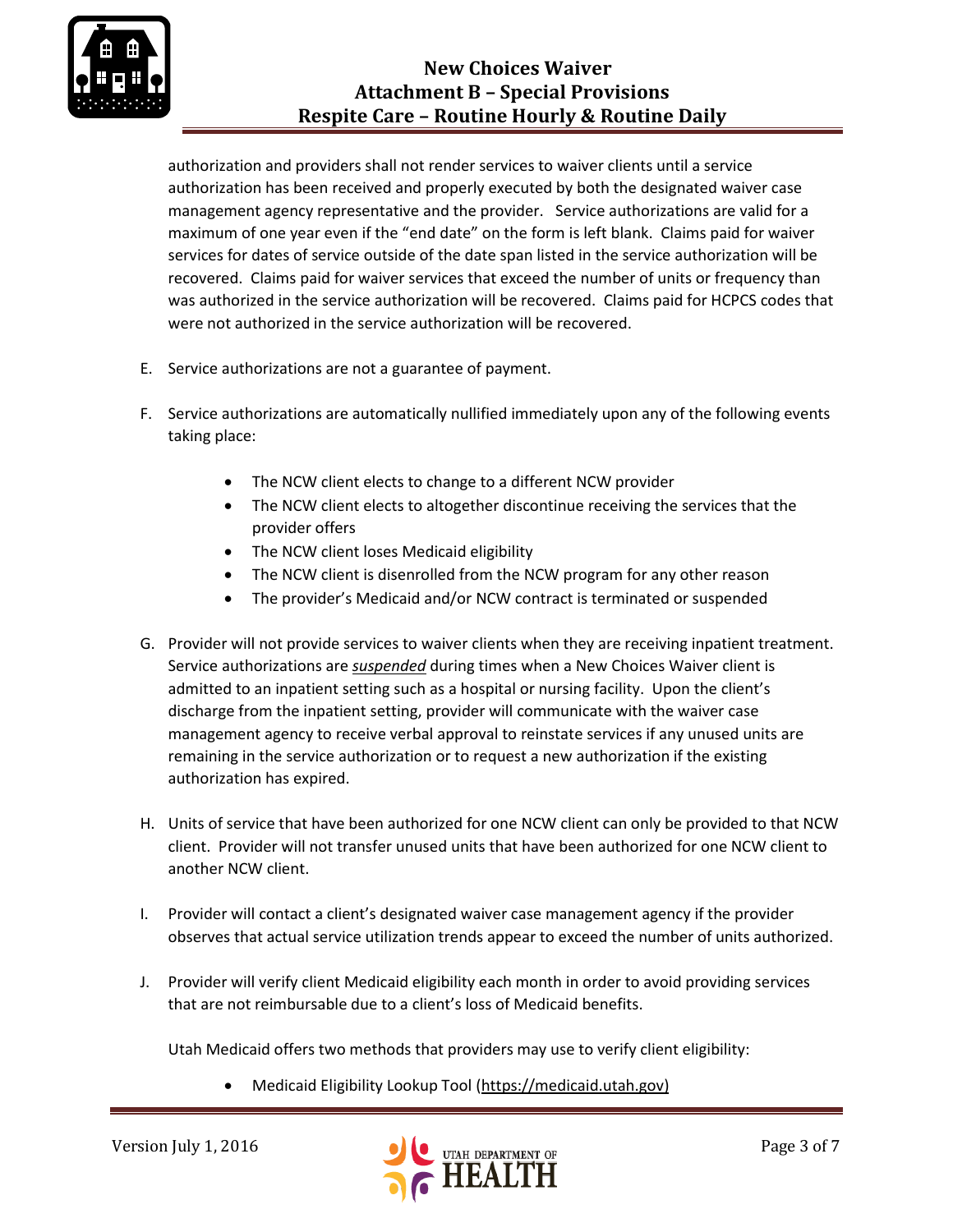

- Access Now (1-800-662-9651 option 1, option 1)
- K. Provider shall not bill Medicaid for services that were not actually provided or for services that the provider anticipates providing to a client in the near or distant future.
- L. Provider shall not bill a client for a missed or canceled appointment unless the client or the client's legal representative has signed a written cancelation policy which expressly allows the provider to charge the client for missed or canceled appointments.
- M. Provider will not engage in unsolicited direct marketing activities to prospective NCW clients. Marketing strategies shall be limited to mass outreach and advertisements. Provider will not approach prospective NCW clients or their representatives unless the client or representative explicitly requests information from the provider. Provider shall refrain from offering incentives or other enticements to persuade a prospective NCW client to choose the provider for waiver services. Provider shall not enter into incentive or kick-back agreements with waiver case management agencies or otherwise entice the case management agency to influence or limit a NCW client's freedom to choose their own service providers. Provider may not require NCW clients to select a certain waiver or non-waiver provider for other services listed on the personcentered care plan.
- N. Provider will document each service encounter. At a minimum each service encounter record should include:
	- The client's first and last name
	- The date of service for each service encounter
	- The start and end times for each service provided
	- The services provided by service title
	- Notes describing the service encounter
	- The name of the individual who performed the service
	- The signature of the individual(s) who performed the service(s) or who can attest to the completion of the service(s).
- O. Provider will abide by the policies and procedures outlined in the NCW Provider Manual and to stay apprised of policy updates and changes regarding Medicaid and the NCW program. If this agreement is ever found to be in conflict with the NCW Provider Manual, the NCW Provider Manual will take precedence over this agreement. The NCW Provider Manual is posted on the Utah Medicaid website: [https://medicaid.utah.gov](https://medicaid.utah.gov/)
- P. Provider will review the Medicaid Information Bulletins (MIBs) and stay apprised of policy updates and changes regarding Medicaid and the NCW program. The MIB is the tool that the Utah Department of Health, Division of Medicaid and Health Financing uses to disseminate such information to providers and stakeholders. The MIB is published quarterly or more frequently

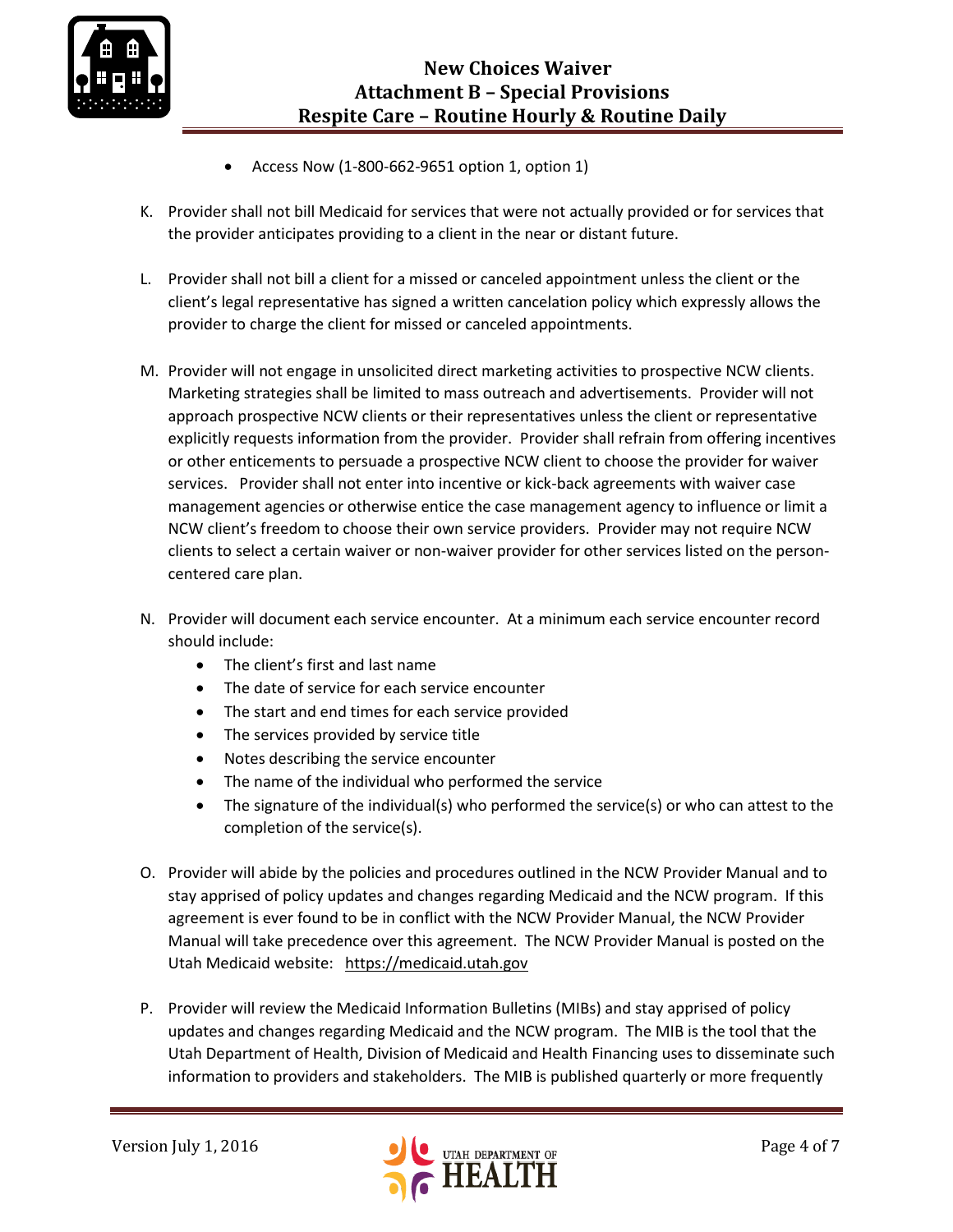as needed. To subscribe to the Newsletter or to view the MIB releases, visit the Medicaid website: [https://medicaid.utah.gov](https://medicaid.utah.gov/)

- Q. If the provider has Medicare and/or Medicaid certification and loses Medicare and/or Medicaid certification, the provider's New Choices Waiver contract shall also be terminated effective the same day as the termination of the Medicare and/or Medicaid certification. The provider will notify the New Choices Waiver Program Office within 3 business days of receiving the notification letter from Medicare and/or Medicaid. The provider will make every effort to ensure a safe and orderly transition of all NCW clients to other service providers prior to final termination of their NCW contract.
- R. If the provider is aware that it is about to undergo a change of ownership or otherwise elects to voluntarily terminate their New Choices Waiver contract, the provider shall give at least 30 days advance written notice of the change of ownership or voluntary termination to the New Choices Waiver Program Office. Providers shall assist in ensuring a safe and orderly transition of waiver clients to another service provider prior to termination.
- S. Providers cannot be listed on a person-centered care plan for a NCW client if any of the paid employees of that provider are related to one or both of the assigned NCW case managers by blood or by marriage. If the State Medicaid Agency finds that a conflict of interest is occurring between the provider agency and the case management agency, the provider or the case management agency may be prevented from providing services to that particular client. Exceptions will only be made in remote geographical areas of the state where there are no other willing, qualified providers available to offer the service(s). Only the State Medicaid Agency has authority to approve exceptions to conflict of interest rules.
- T. The State Medicaid Agency may terminate the provider's New Choices Waiver contract after giving the provider 30 days advance written notice for either of the following reasons:
	- 1. The State Medicaid Agency detects a pattern of non-compliance with general Utah Medicaid provider standards,
	- 2. The State Medicaid Agency detects a pattern of non-compliance with NCW policies, procedures and/or provisions listed in this contract.

Examples of conduct that constitutes patterns of non-compliance include but are not limited to:

- Abuse, neglect or exploitation of waiver clients;
- Billing Medicaid in excess of the amount, duration and frequency of services that have been authorized;
- Billing Medicaid for services not provided;
- Inadequate or non-existent record keeping;

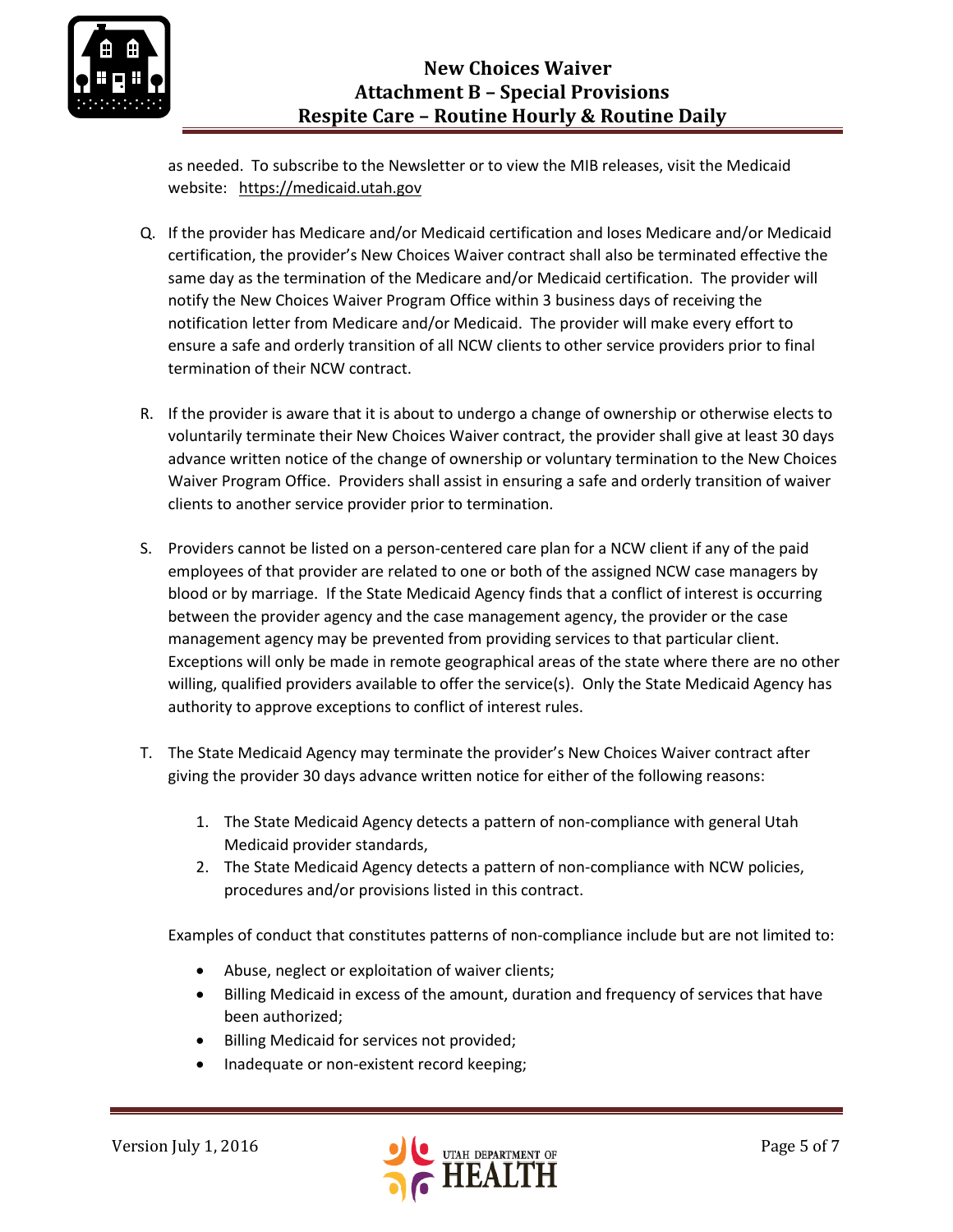

- Hiring individual service employees that do not meet the minimum waiver provider qualifications;
- Not maintaining minimum provider qualifications such as required license(s);
- Acts of direct marketing to prospective or currently enrolled clients or their representatives;
- Acts of coercion or manipulation of client freedom of choice rights;
- Acts of offering or receiving incentives or kick-backs to or from other providers or entities in an effort to manipulate client freedom of choice rights; and/or
- Billing NCW clients or their representatives for services covered by Medicaid.

If the State Medicaid Agency discovers conduct that constitutes a pattern of non-compliance but elects not to terminate the provider's New Choices Waiver contract, the State Medicaid Agency may instead suspend making new referrals to the provider, require the provider to repay any overpayments, complete additional training and/or to submit to additional monitoring activities in order to avoid contract termination. The provider will be given hearing rights for any adverse actions taken by the State Medicaid Agency.

U. All new NCW providers must complete the NCW New Provider Training before the New Choices Waiver Program Office will forward the provider's enrollment application to the next step in the enrollment process. This includes existing providers who experience changes in ownership. NCW New Provider Training is offered one time each month and is located at the Utah Department of Health, 288 N. 1460 W., Salt Lake City, Utah 84114. To register for the next training please call the NCW Program Office and ask to speak with the NCW Provider Specialist. (800)662-9651, option 6.

After the provider is enrolled, additional training is available if the provider requests it by contacting the NCW program office at the same number listed above.

(The rest of this page is intentionally left blank.)

\_\_\_\_\_\_\_\_\_\_\_\_\_\_\_\_\_\_\_\_\_\_\_\_\_\_\_\_\_\_\_\_\_\_\_\_\_\_\_\_\_\_\_\_\_\_\_\_\_\_\_\_\_\_\_\_\_\_\_\_\_\_\_\_\_\_\_\_\_\_\_\_\_\_\_\_\_\_\_\_\_\_